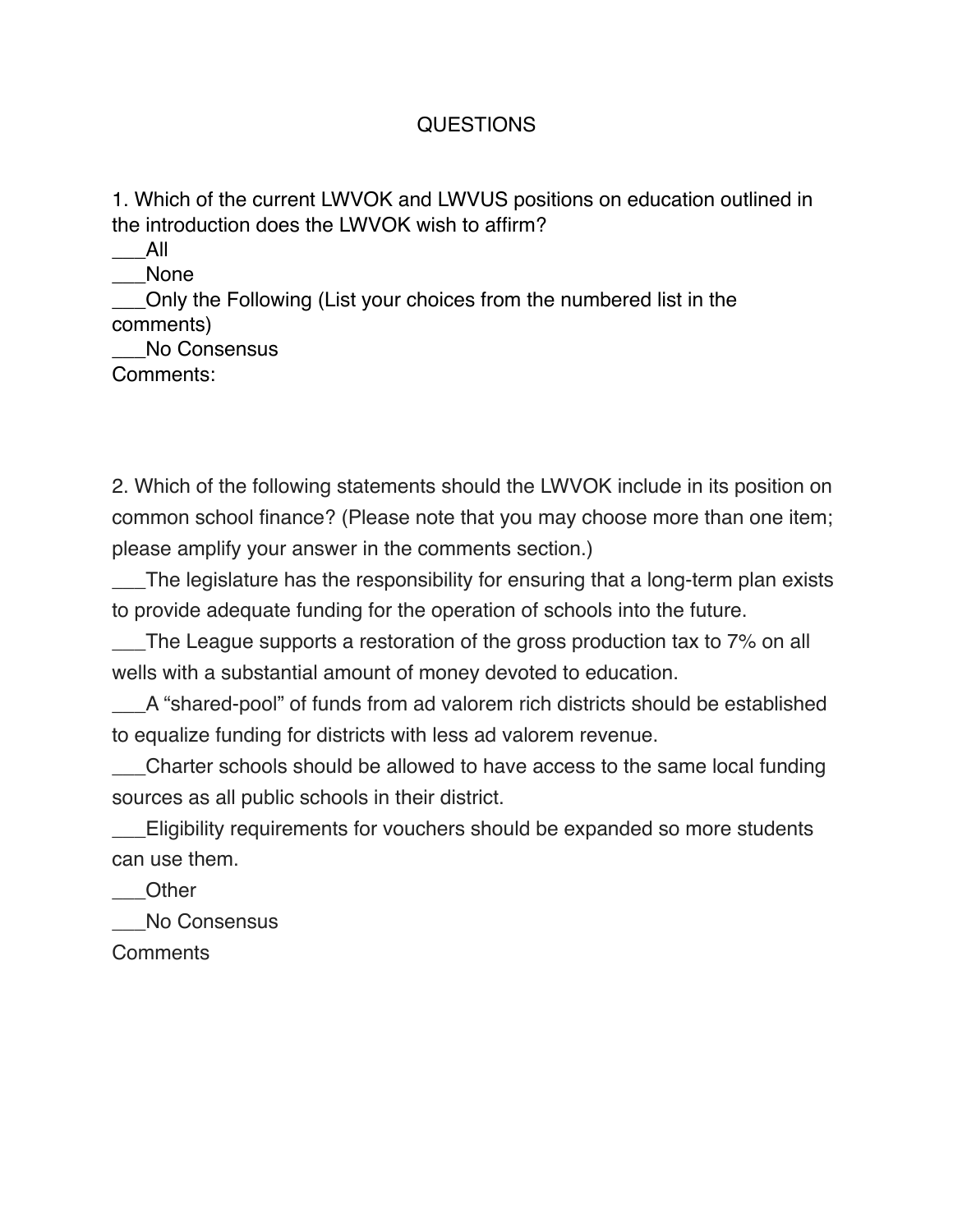3. Which of the following statements should the LWVOK include in its position on vouchers? (Please note that you may choose more than one item; please amplify your answer in the comment section.)

The LWVUS opposes vouchers and the LWVOK should do the same.

\_\_\_Vouchers should only be used when they can be shown to improve the education of students.

\_\_\_Schools that accept voucher students should be held to the same standards of academic and financial accountability as the public schools.

\_\_\_Other

No Consensus

Comments:

4. Voucher program options for parents could be improved by (check as many as you wish:expand your answer in the comments section):

being required to meet the same academic standards for accountability required of public schools

\_\_\_requiring transparent financial reports from schools that accept vouchers

\_\_\_requiring that only highly-qualified teachers who are certified in their teaching assignment be hired just as in the public schools

\_\_\_allowing collective bargaining for teachers and staff

\_\_\_Other

\_\_\_No Consensus

Comments:

5. Which of the following statements should the LWVOK include in its position on charter schools? (Please note that you may choose more than one item; please amplify your answer in the comments section.)

\_\_\_More research comparing academic outcomes of charter schools to traditional schools is needed.

\_\_\_With limited funding and resources in rural traditional schools, the State Department of Education should be especially cautious when authorizing charters in rural areas.

\_\_\_Charter school sponsors, entities, and contracted vendors should be financially accountable to the public

\_\_\_Other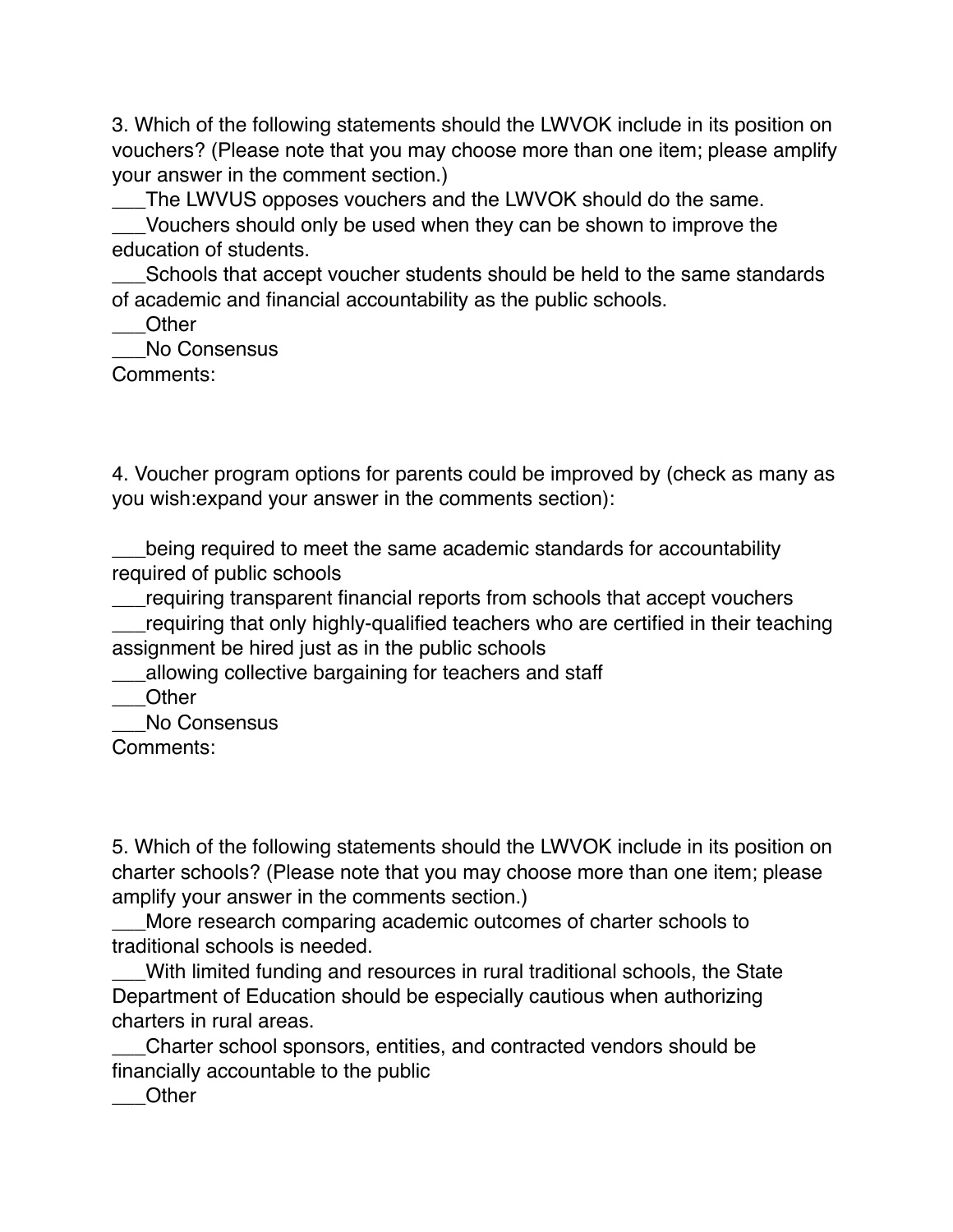No Consensus Comments:

6. Charter school options for parents could be improved by (check as many as you wish; expand on your answers in the comment section):

Assurance of equitable application processes

requiring transparent financial reports from charter schools and their entities requiring that only highly-qualified teachers who are certified in their teaching assignment be hired just as in the public schools

\_\_\_allowing collective bargaining for teachers and staff

\_\_\_Other

No Consensus

Comments:

7. Which of the following statements should the LWVOK include in its position on virtual schools?(Please note that you may choose more than one item; please amplify your answer in the comments section.)

\_\_\_Students should be screened before admission to a virtual program to ensure that their motives and educational plans are appropriate for successful outcomes.

\_\_\_Virtual schools make sense for a generation that is accustomed to spending hours each day in front of a screen.

\_\_\_Virtual schools should have limits on their use of public spaces, like libraries, in order to fulfill their mission.

\_\_\_Other

\_\_\_No Consensus

Comments:

8. Which of the following statements should the LWVOK include in its position on virtual and blended coursework? (Please note that you may choose more than one item: please amplify your answer in the comments section.)

\_\_\_Virtual courses should be used sparingly to compensate for deficiencies in the curricular offerings of traditional schools

\_\_\_More research is needed to determine whether specific models of blended courses (e.g. flipped courses) are an improvement over traditional courses.